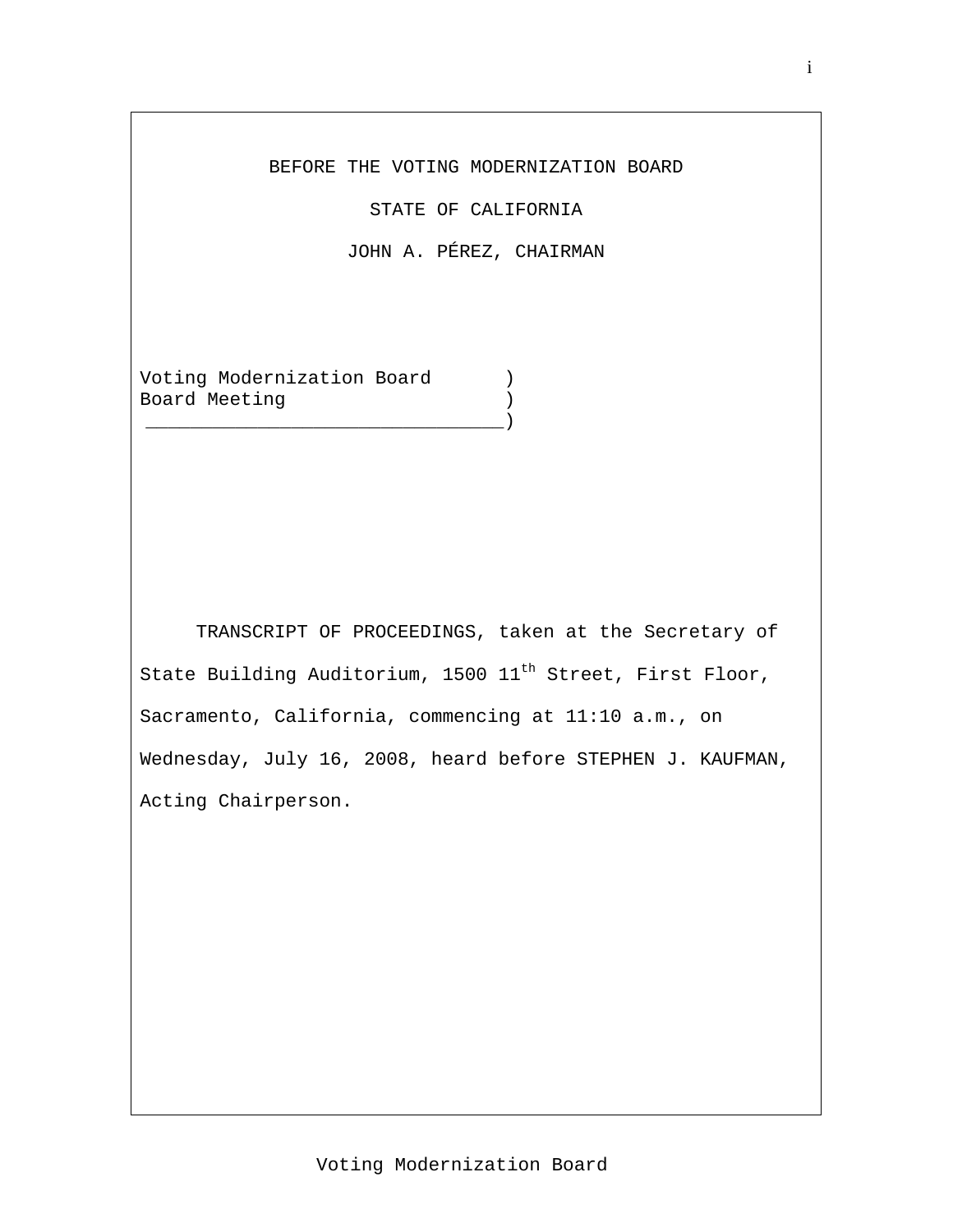A P P E A R A N C E S: BOARD MEMBERS: 1. Mr. Stephen J. Kaufman, Acting Chairperson 2. Mr. Michael Bustamante 3. Mr. John A. Pérez, Chairperson (via teleconference) 4. Mr. Tal Finney (via teleconference) STAFF: 1. Ms. Jana M. Lean, Staff Consultant 2. Ms. Katherine Montgomery, Executive Secretary 3. Mr. Robbie Anderson, Elections Counsel 4. Mr. Lowell Finley, Deputy Secretary of State, Voting Systems Technology and Policy 5. Mr. Ryan Macias, OVSTA Staff COUNTIES: 1. Ms. Theresa Thompson, Fresno County 2. Mr. Anthony Yrigollen, Fresno County 3. Mr. Gregory Diaz, Nevada County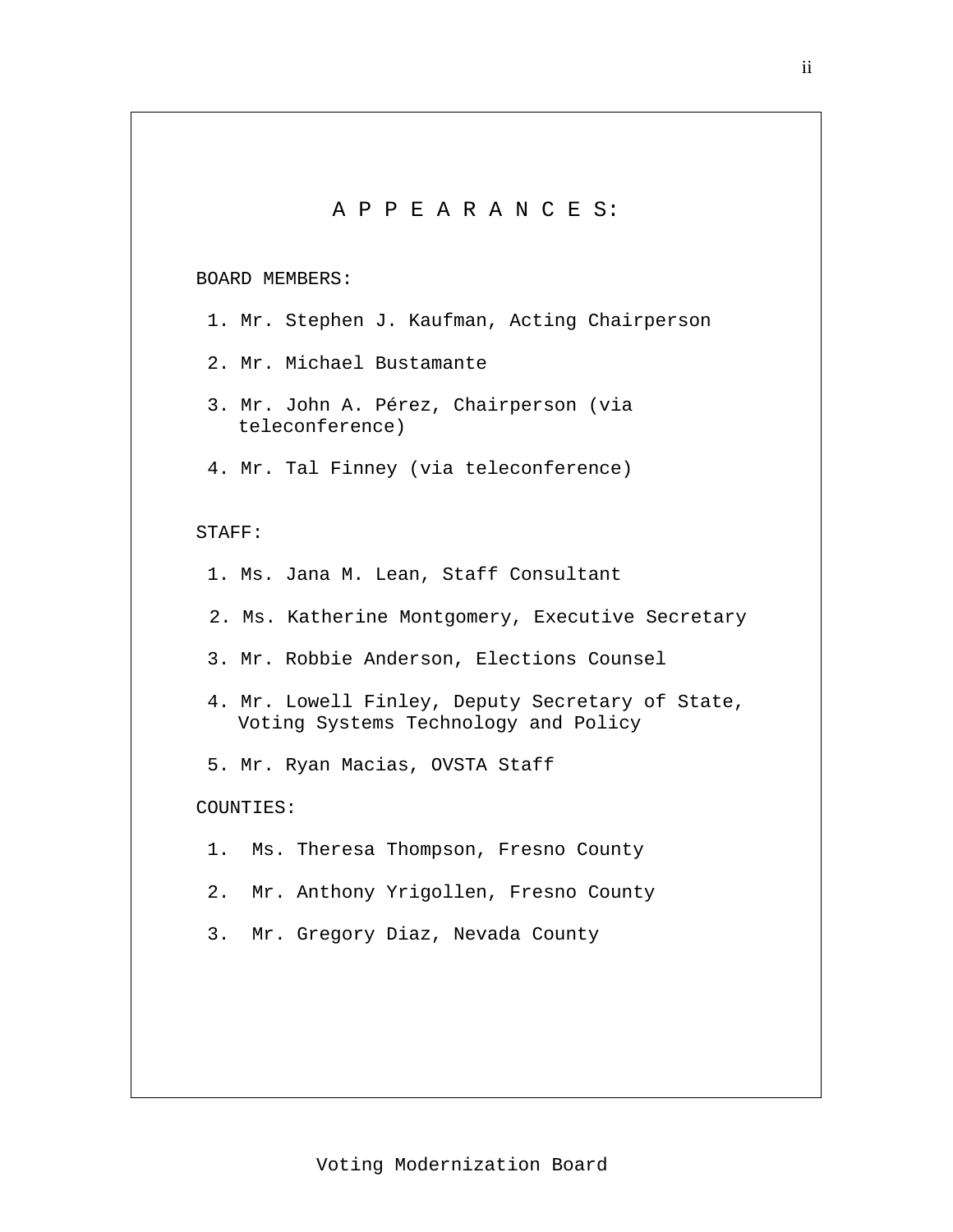## I N D E X PAGE I. CALL TO ORDER 1 II. ROLL CALL AND DECLARATION QUORUM 1 III. PUBLIC COMMENT IV. ADOPTION OF JANUARY 16, 2008, 1 ACTIONS & MEETING MINUTES V. PROJECT DOCUMENTATION PLAN 2 REVIEW AND FUNDING AWARD VI. CHANGE TO APPROVED DOCUMENTATION 7 PLAN VII. ADJOURNMENT 12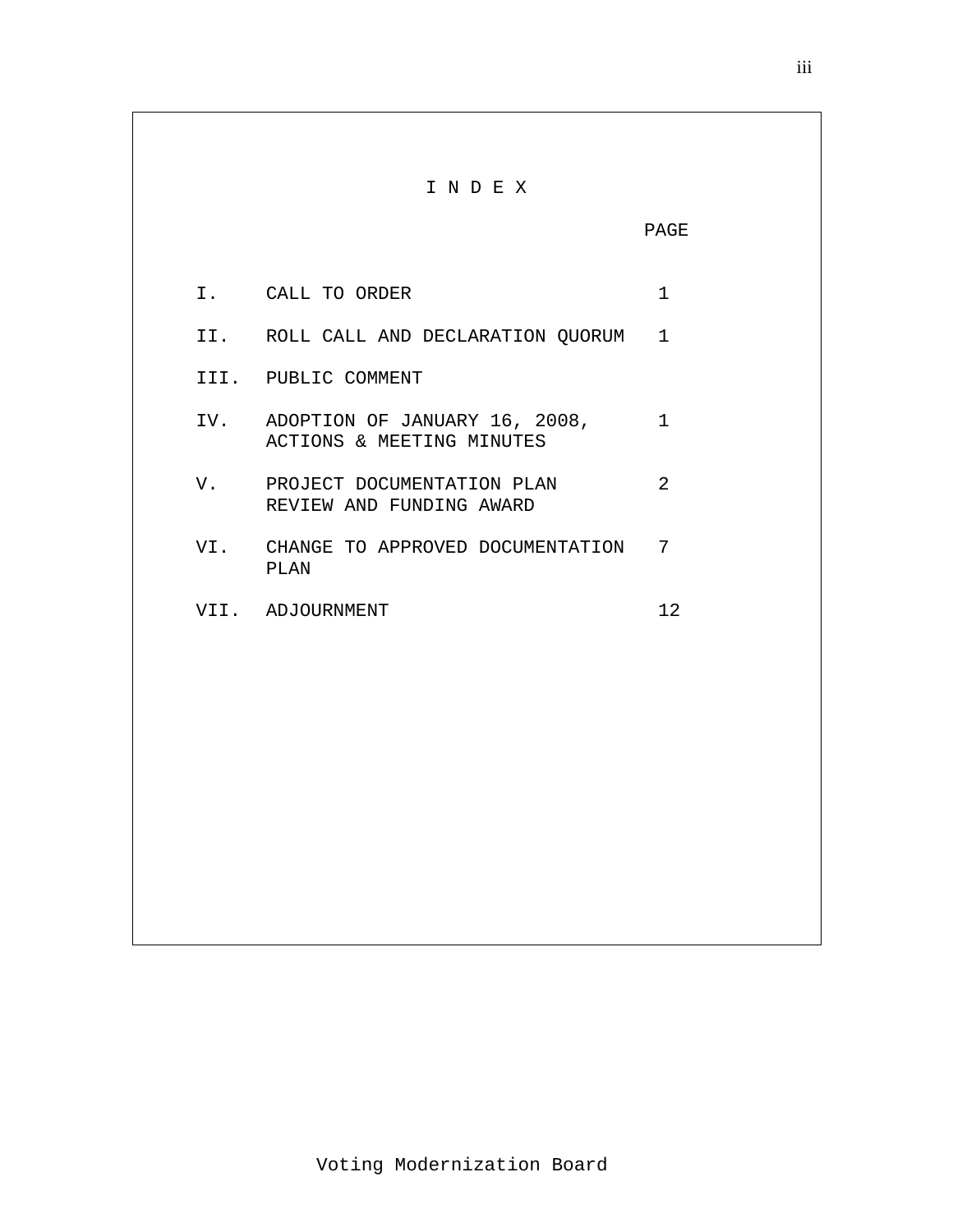1 2 3 4 5 6 7 8 9 10 11 12 13 14 15 16 17 18 19 20 21 22 23 24 25 26 27 28 Sacramento, California, Wednesday, July 16, 2008 11:10 a.m. P R O C E E D I N G S ACTING CHAIRPERSON KAUFMAN: Ok, Katherine is in place. I think we are now ready to call this meeting to order. KATHERINE MONTGOMERY: John Pérez? JOHN PÉREZ: Here. KATHERINE MONTGOMERY: Stephen Kaufman? STEPHEN KAUFMAN: Here. KATHERINE MONTGOMERY: Michael Bustamante? MICHAEL BUSTAMANTE: Here. KATHERINE MONTGOMERY: Tal Finney? TAL FINNEY: Present. ACTING CHAIRPERSON KAUFMAN: Ok, thank you all for your patience. I don't have any cards so I assume there is no public comment. JANA LEAN: That's correct. ACTING CHAIRPERSON KAUFMAN: Ok, so we'll move on to the next item, which is the adoption of the January 16, 2008, action and meeting minutes. Do we have a motion to approve the minutes? JOHN PÉREZ: So moved. TAL FINNEY: Second. ACTING CHAIRPERSON KAUFMAN: John Pérez moves, Tal Finney seconds. All in favor of approving the minutes? MICHAEL BUSTAMANTE: Aye. JOHN PÉREZ: Aye.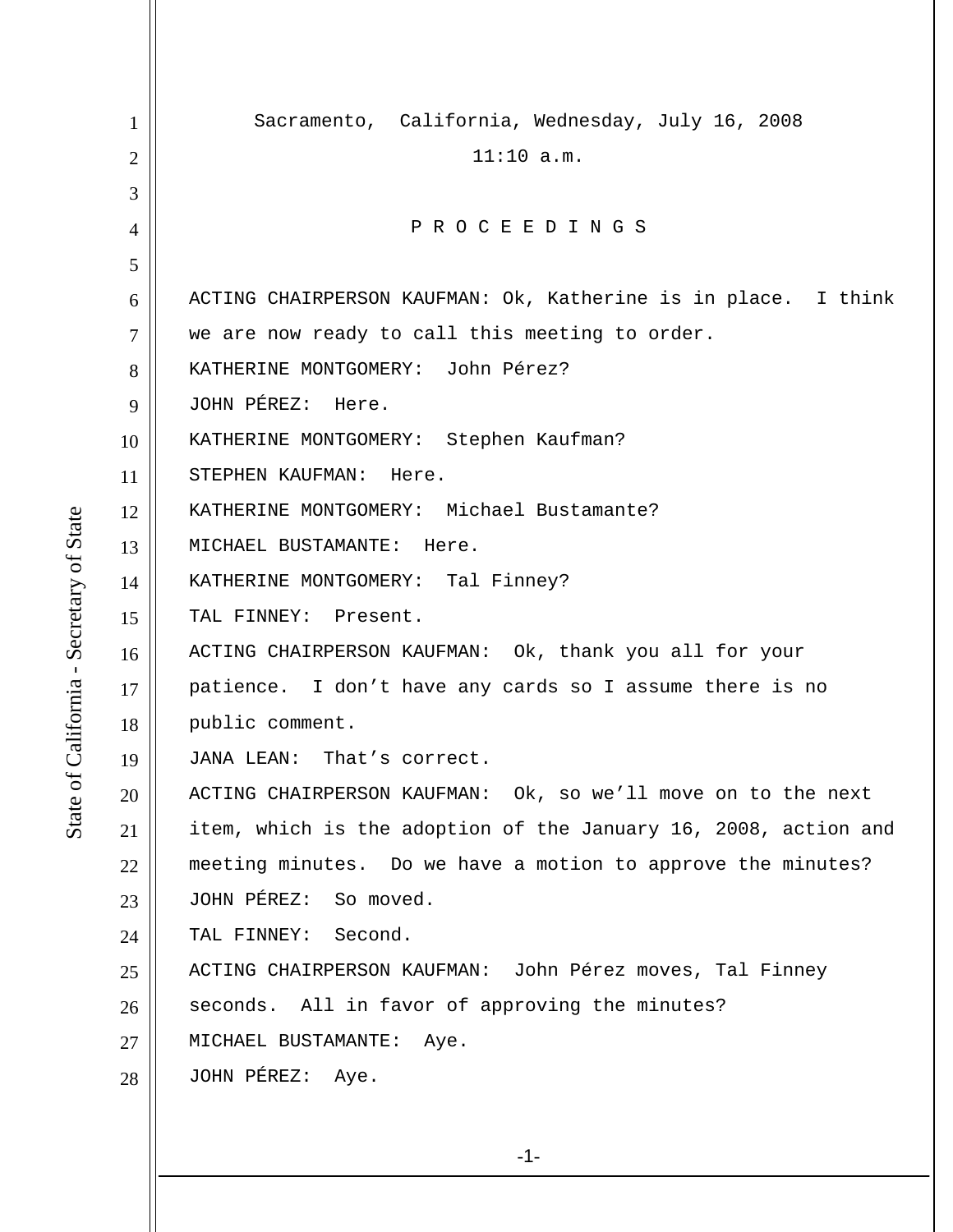1 TAL FINNEY: Aye.

2 3 4 5 6 7 8 9 10 11 12 13 14 15 16 17 18 19 20 21 22 23 24 ACTING CHAIRPERSON KAUFMAN: So moved. Ok, we have two project documentation plans on our agenda for today and the first one involves Fresno County. It is a Phase II Documentation Plan and Jana, do you want to take us through the proposal? JANA LEAN: Yes. Fresno County is moving forward with their Phase II Project Documentation Plan and staff is recommending a funding award of \$272,339.04. They are requiring some additional AccuVote Optical Scan Memory Cards, two scanners, a couple of printers, a Dell computer, and some additional Opex Mail Machines to help with their absentee voting, I'm sorry, vote-by-mail, it's been changed, vote-by-mail system. Fresno County has secured this Phase II voting equipment and this equipment was implemented during the June 3, 2008, Statewide Direct Primary Election. Their Phase II Project Documentation Plan meets the requirements for completeness under Proposition 41. Sacra, I'm sorry, Fresno County will be augmenting their existing Premier Elections Solution Optical Scan Voting System with additional voting equipment components to assist with the increase of voters in their county who are choosing to vote-bymail. Fresno County has asserted that the number of vote-bymail voters continues to grow and it is imperative that they modernize the processing and preparation of counting their

26 27 28 Fresno County had several amendments to their original Premier contract. The first amendment to their contract with Premier was to accept delivery of 500 AccuVote TSX units from San Diego

significant segment of their voters.

25

-2-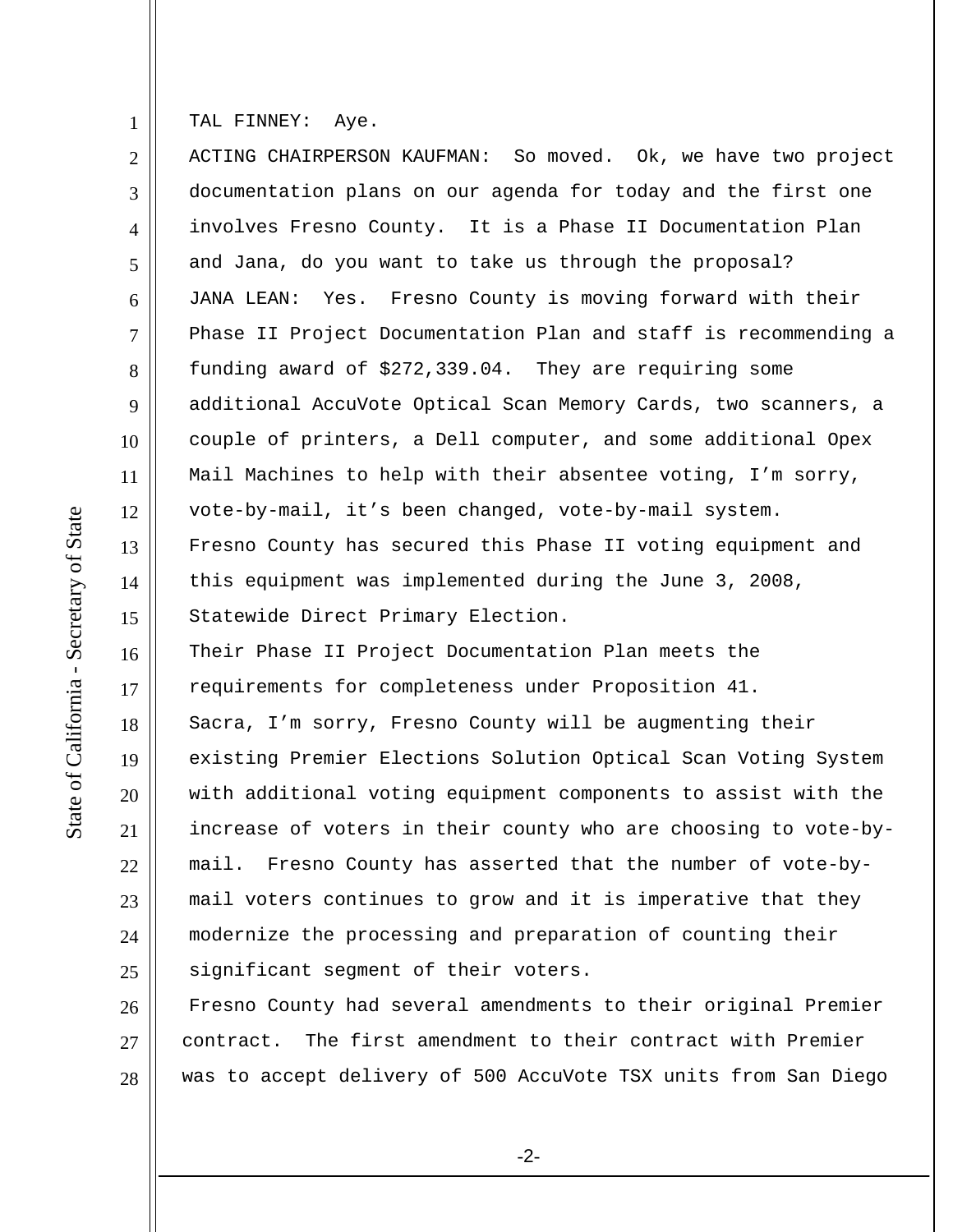1 2 3 4 County in lieu of 500 new units. The other three amendments allowed Fresno to purchase additional scanners, printers and servers to assist with their vote-by-mail ballots. The County will be able to use their new scanning equipment to

scan signatures to verify their voters' signatures on their vote-by-mail ballots.

7 8 9 10 11 12 13 14 15 16 17 18 19 20 Fresno County has also purchased an Opex Corporation Mail Matrix and Extractor to use in conjunction with their AccuVote Optical Scan vote-by-mail voting system. This equipment will be used to automate the sorting process of the returned vote-bymail ballots by precinct and provide secure storage of the vote-by-mail ballots through the canvass process. Fresno County will only receive the VMB payments once it has submitted detailed invoices for its voting equipment. Please note that the staff-proposed funding award is based on allowable reimbursement under Proposition 41 for voting equipment hardware and software only. The annual maintenance fees and service line items listed in Fresno County's contract with Opex would not be covered as a reimbursable claim under Proposition 41.

21 22 23 It is our staff recommendation that Fresno County's Phase II Project Documentation Plan be approved and a funding award letter be issued in the amount of \$272,339.04.

24 25 We do have representatives here from Fresno County if you have any questions.

26 27 28 ACTING CHAIRPERSON KAUFMAN: Ok. Would the representatives from Fresno County like to make any statements to support this submission?

5

6

-3-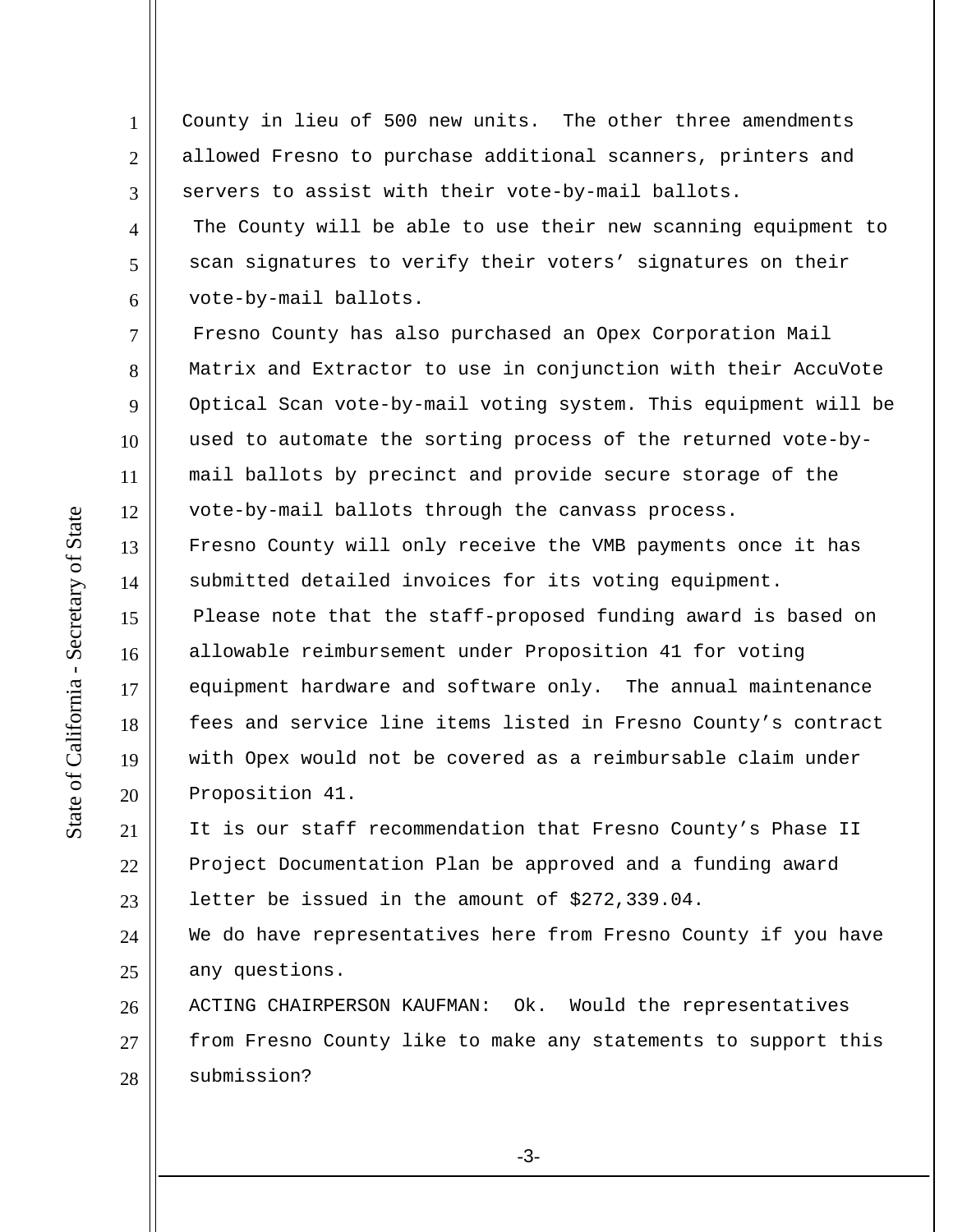1 THERESA THOMPSON: [Indiscernable.]

2 3 ACTING CHAIRPERSON KAUFMAN: And can you just identify yourselves?

4 THERESA THOMPSON: Yes, I'm Theresa Thompson.

5 ANTHONY YRIGOLLEN: And I'm Anthony Yrigollen.

6 7 8 9 ACTING CHAIRPERSON KAUFMAN: We have Theresa Thompson and Anthony Yrigollen from Fresno County here today. Do any of my colleagues have any questions of either Jana or representatives of Fresno County?

10 JOHN PÉREZ: I have no questions.

11 12 13 14 15 16 17 ACTING CHAIRPERSON KAUFMAN: I just have one question from afar because I see you implemented these new systems in the June  $3<sup>rd</sup>$ election and I just wanted to find out from you how they operated and if they increased your efficiencies and how they helped the system in June. Maybe you should just speak to the "mike" so everyone on the phone can hear you. Sorry to make you get up.

18 THERESA THOMPSON: That's ok.

19 ACTING CHAIRPERSON KAUFMAN: Just curious.

20 21 22 23 24 25 26 27 28 THERESA THOMPSON: Theresa Thompson, Principle Staff Analyst with the County of Fresno. We did implement, particularly, the Opex Mail Matrix was first used for the June election and we found it to be a tremendous time saver. The vote-by-mail ballots for our county more than doubled in the last two elections so we realized early on that we were going to have a problem if we continued to try to sort by precinct with the existing methods that we were using. So, we rolled it out in June. We did daily sorts with the system and sometimes, you

-4-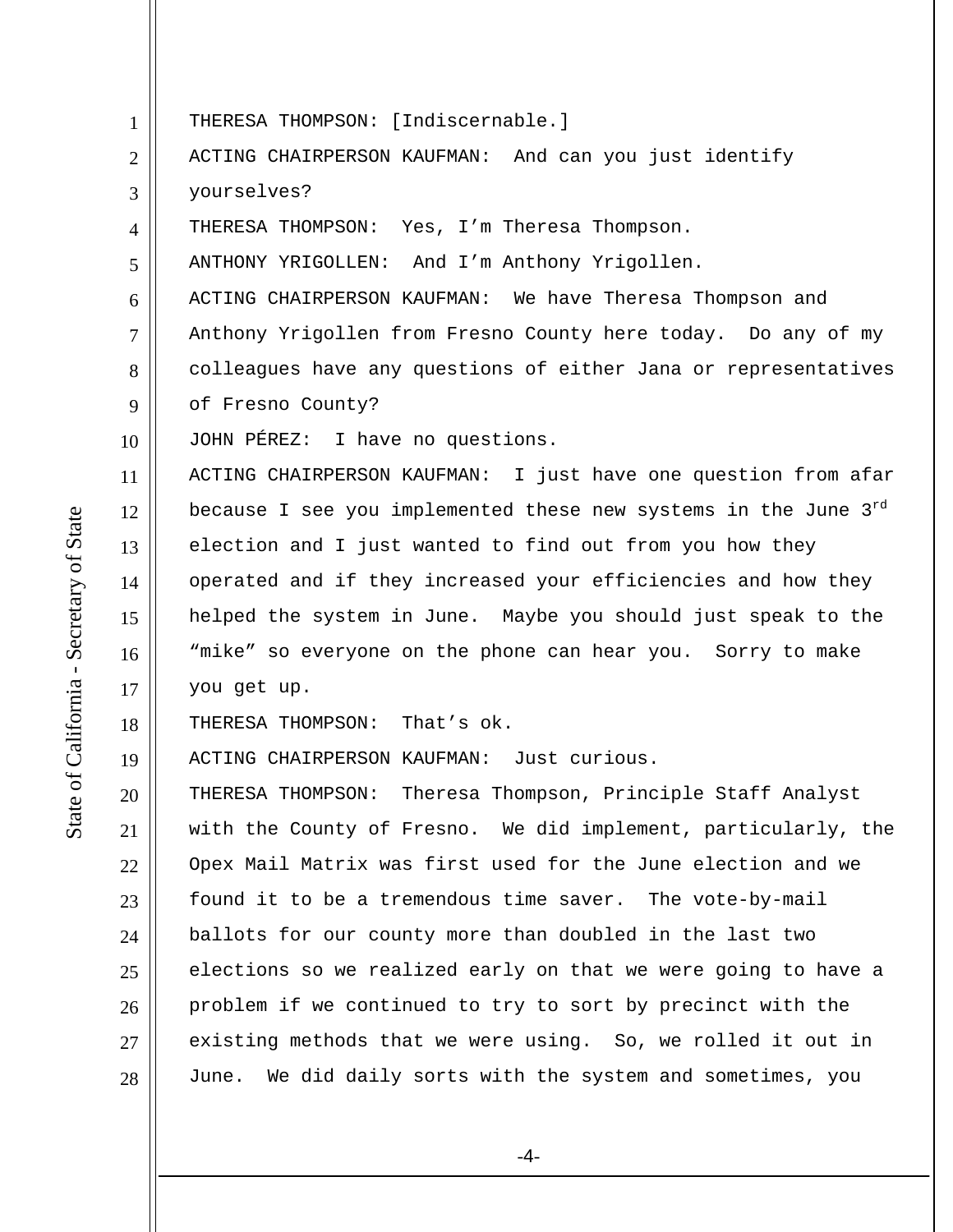1 2 3 4 5 6 7 8 9 10 11 12 13 14 15 16 17 18 19 20 21 22 23 24 25 26 27 28 know, the machine only needed to run for roughly an hour or two, but had it been something that we were doing using just labor, it was a very labor-intensive process, and the new equipment just stream-lined it immensely. So, we're looking forward to using it in November when turnout, hopefully, will be much greater and really put it to the test. So that, in particular, was a payoff immediately. ACTING CHAIRPERSON KAUFMAN: Good. We like to hear success stories every once in awhile. MICHAEL BUSTAMANTE: What is your percent of vote-by-mail numbers in Fresno County? THERESA THOMPSON: It's nearly 50%, is it not? JANA LEAN: Yes. THERESA THOMPSON: I think it's 47%. MICHAEL BUSTAMANTE: And did you find also that you were able to streamline reporting of the total ballots for Fresno? THERESA THOMPSON: The reporting process was much cleaner. We had a lot more flexibility in the types and the way we gather the information. We didn't find ourselves doing redundant counts and we were able to also reduce the number of extra help, employees that we hired for that particular process, and just the flexibility to generate information quickly and accurately was a big benefit. MICHAEL BUSTAMANTE: That's fantastic. JOHN PÉREZ: Great. MICHAEL BUSTAMANTE: Congratulations. ACTING CHAIRPERSON KAUFMAN: Thank you. And we have a motion to…

State of California - Secretary of State State of California - Secretary of State

-5-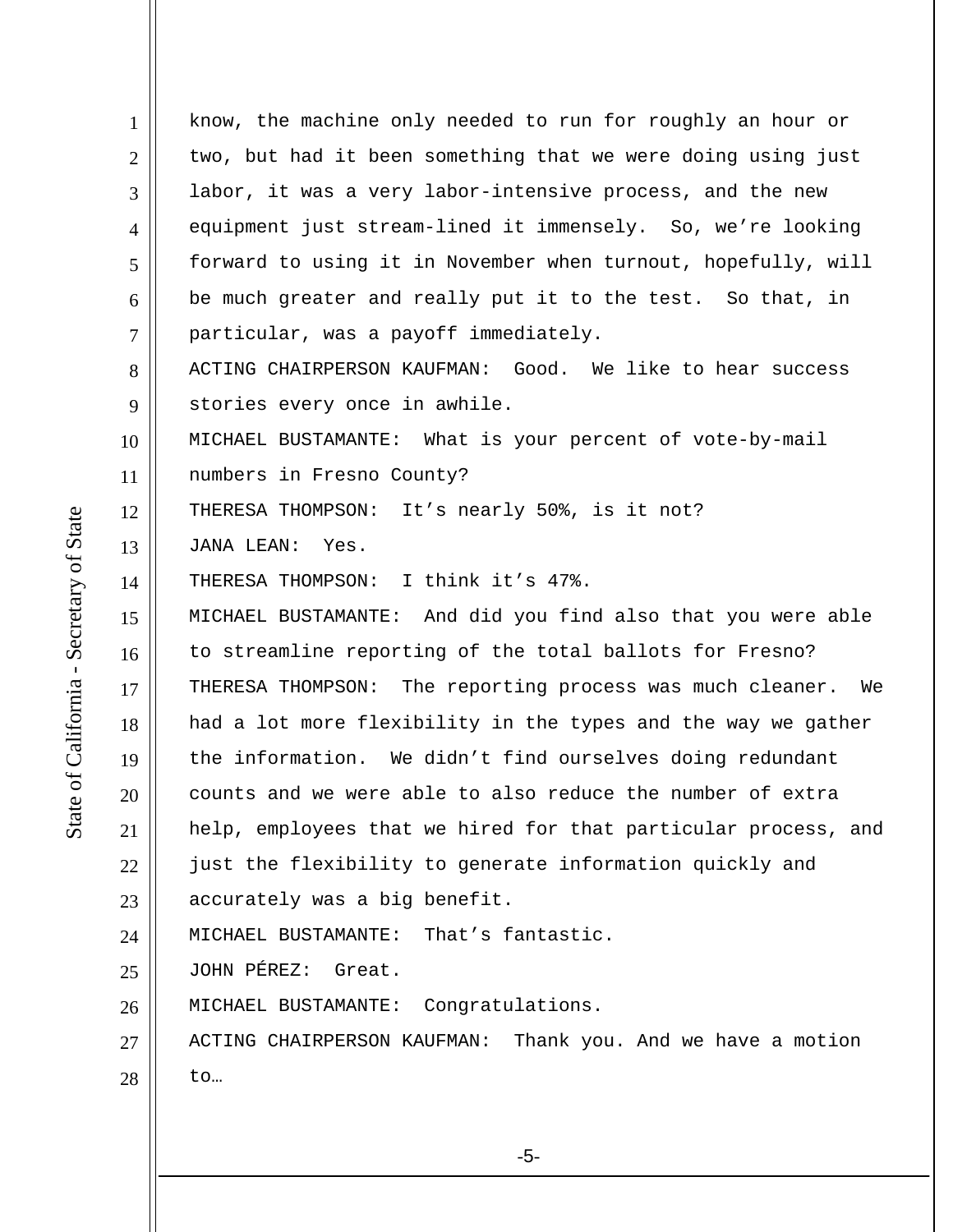1 2 3 4 5 6 7 8 9 10 11 12 13 14 15 16 17 18 19 20 21 22 JOHN PÉREZ: Actually, Mr. Kaufman, I have a question if I may, just out of curiosity. In the November election in 2006 in a couple of counties I saw some inconsistency. Well actually, I saw consistency, which is problematic in the number of machines put in different polling locations not accounting for different rates of vote-by-mail, and if I could, maybe, if a representative from Fresno can tell us what they expect voter turn-out to be like in November in their county, what they're preparing for anyway, and whether they anticipate long lines, or whether they anticipate their systems to be able to accommodate people relatively quickly? ACTING CHAIRPERSON KAUFMAN: Just give them a minute to get back up to the microphone. THERESA THOMPSON: Thank you. I believe the last estimate that was given to me by our county clerk, Victor Salazar, was in the high 70's as far as our predicted turnout for November. We don't expect long lines at the polls. We do have two different voting systems that are available for the public to utilize and we did expect that the vote-by-mail percentages to go up, to continue to go up, so at this point we don't expect long lines at the polls for November. JOHN PÉREZ: Thank you.

23 ACTING CHAIRPERSON KAUFMAN: Any other questions?

24 MICHAEL BUSTAMANTE: I'll move for the staff recommendation.

25 TAL FINNEY: Second.

26 ACTING CHAIRPERSON KAUFMAN: Ok.

27 KATHERINE MONTGOMERY: John Pérez?

28 JOHN PÉREZ: Yes, aye.

State of California - Secretary of State State of California - Secretary of State

-6-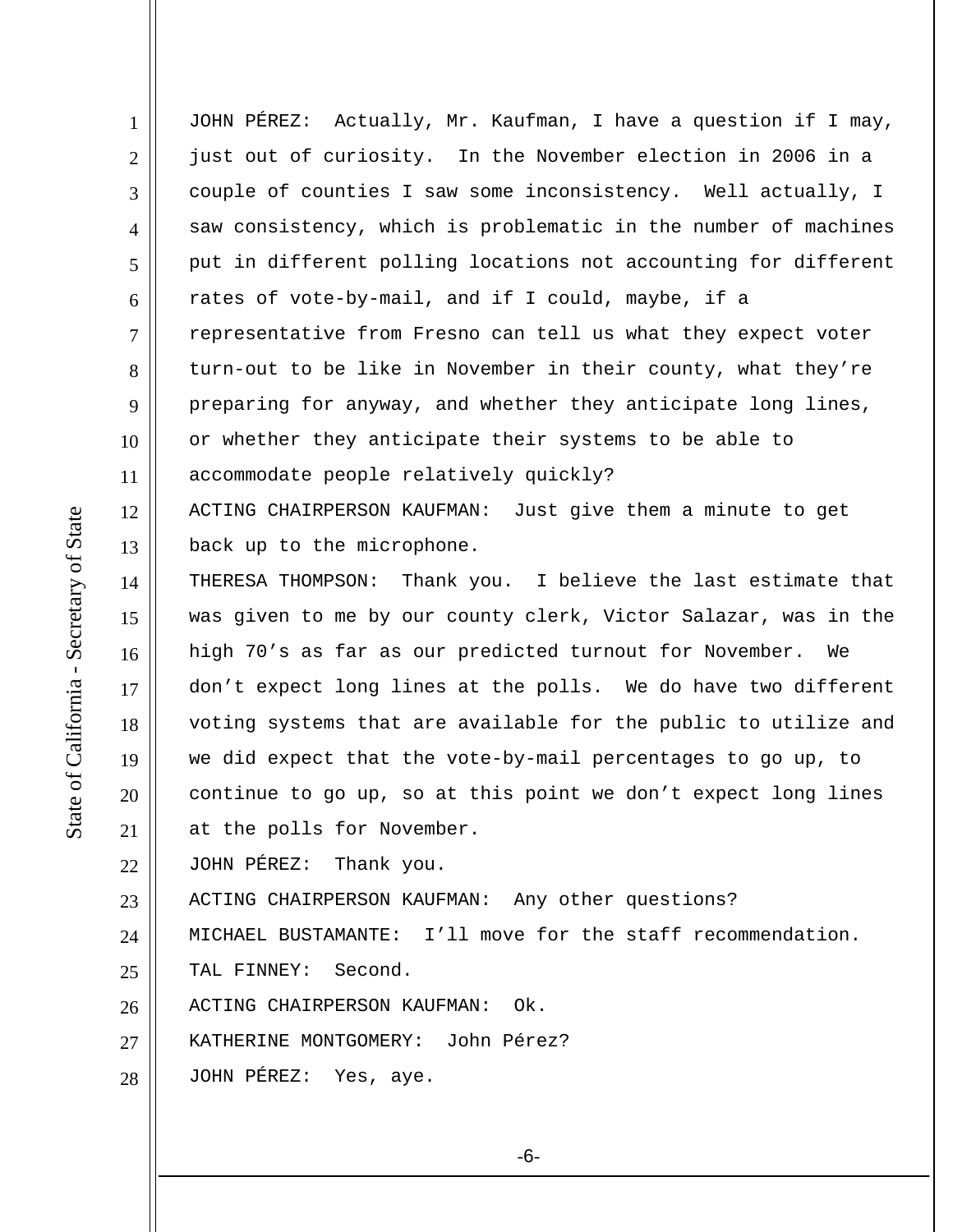1 2 3 4 5 6 7 8 9 10 11 12 13 14 15 16 17 18 19 20 21 22 23 24 25 26 27 28 KATHERINE MONTGOMERY: Stephen Kaufman? STEPHEN KAUFMAN: Aye. KATHERINE MONTGOMERY: Michael Bustamante? MICHAEL BUSTAMANTE: Aye. KATHERINE MONTGOMERY: Tal Finney? TAL FINNEY: Aye. ACTING CHAIRPERSON KAUFMAN: Ok, congratulations. THERESA THOMPSON: Thank you. ACTING CHAIRPERSON KAUFMAN: All right, next up is Nevada County and this is a change to a project documentation plan that we approved back in November, I believe? JANA LEAN: Correct. ACTING CHAIRPERSON KAUFMAN: And for your benefit on the phone, guys, there was an amended staff report that was sent around this morning that Jana circulated, so I don't know if you had a chance to pull that up but that's the one we're operating off of. JANA LEAN: Correct. It was emailed this morning to everyone. ACTING CHAIRPERSON KAUFMAN: Ok, Jana. JANA LEAN: Ok. Nevada County has come forward to change their approved project documentation plan. At the November 19, 2007 meeting of the Voting Modernization Board, the Board approved Nevada County's project documentation plan and awarded \$866,400, this is off, but, sorry. ACTING CHAIRPERSON KAUFMAN: There's an extra decimal. JANA LEAN: There's an extra zero. Ok, so \$866,431.28 in funding for the reimbursement of the County's purchase of the Hart Intercivic Voting System.

State of California - Secretary of State State of California - Secretary of State

-7-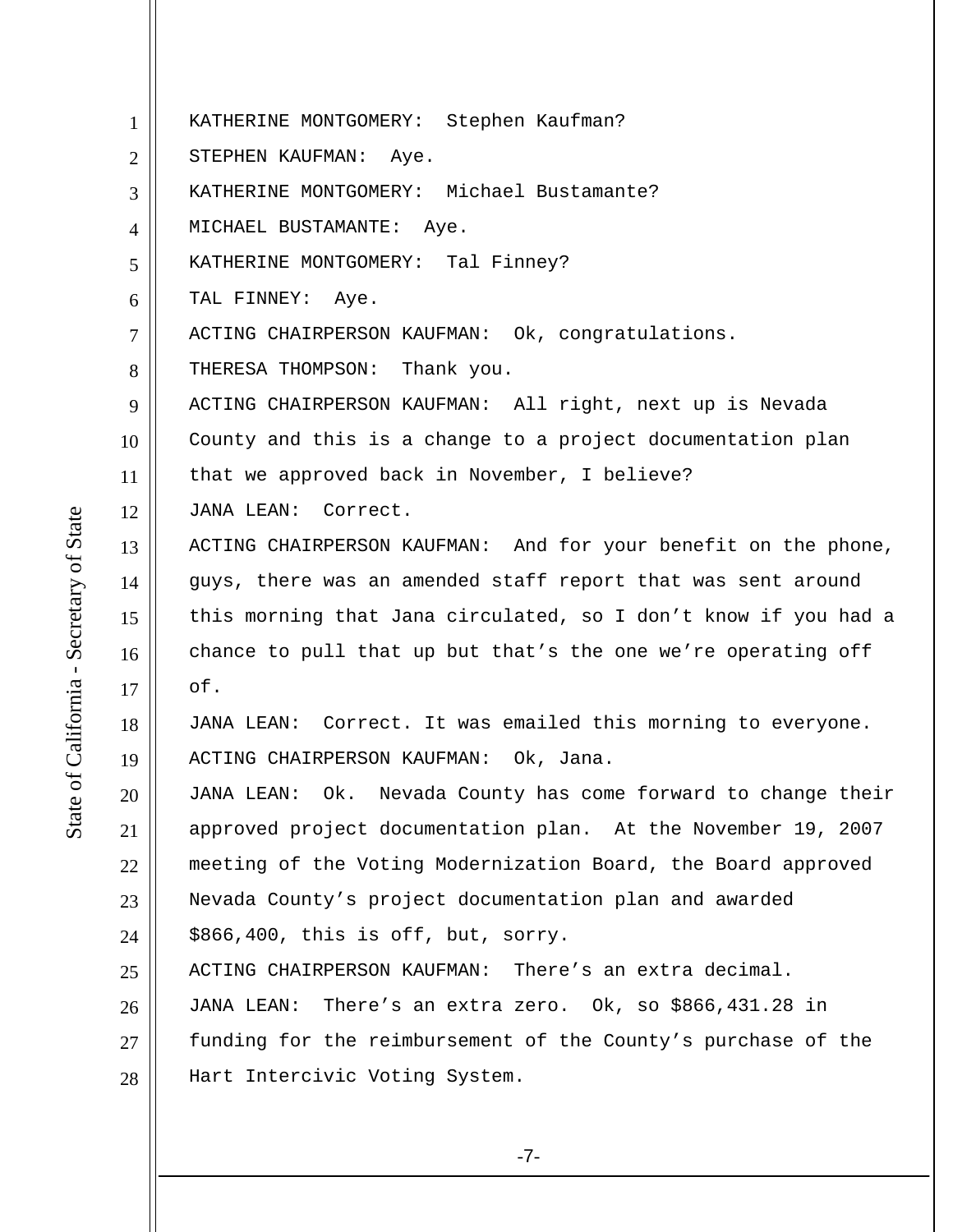1 2 Nevada County has submitted invoices and received payments of \$703,015.91 to fund this system.

3 4 5 6 7 8 At the time that Nevada County's plan was approved, the software utility named InFusion was not approved for use by the Secretary of State. In December of 2007 the Secretary of State authorized the use of the InFusion data translation program as part of the Hart Inner Civic Voting System. Nevada County is requesting funding for the software utility.

9 10 11 Nevada County is also requesting funding for the purchase of an additional software license, of Tally, to accommodate the need for the eastern part of their county.

12 13 14 15 16 17 18 19 20 Additionally, in an effort to assist with the growing number of vote-by-mail voters in their county, Nevada County has purchased a VoteRemote signature verification unit to help with the verification of voter signatures on vote-by-mail ballots. This new equipment will augment their existing vote-by-mail optical scan system. Nevada County is requesting the VMB to approve the change to their existing plan to include this funding for this additional voting system software and vote-bymail signature verification equipment.

21 22 23 24 25 26 27 Please note that staff proposed funding award is based upon allowable reimbursement under Proposition 41 for voting equipment hardware and software only. The training support line item listed in Premier's acquisition paperwork and the envelope printer listed in Nevada County's change to their approved plan would not be covered as a reimbursable claim under Proposition 41.

State of California - Secretary of State State of California - Secretary of State

28

-8-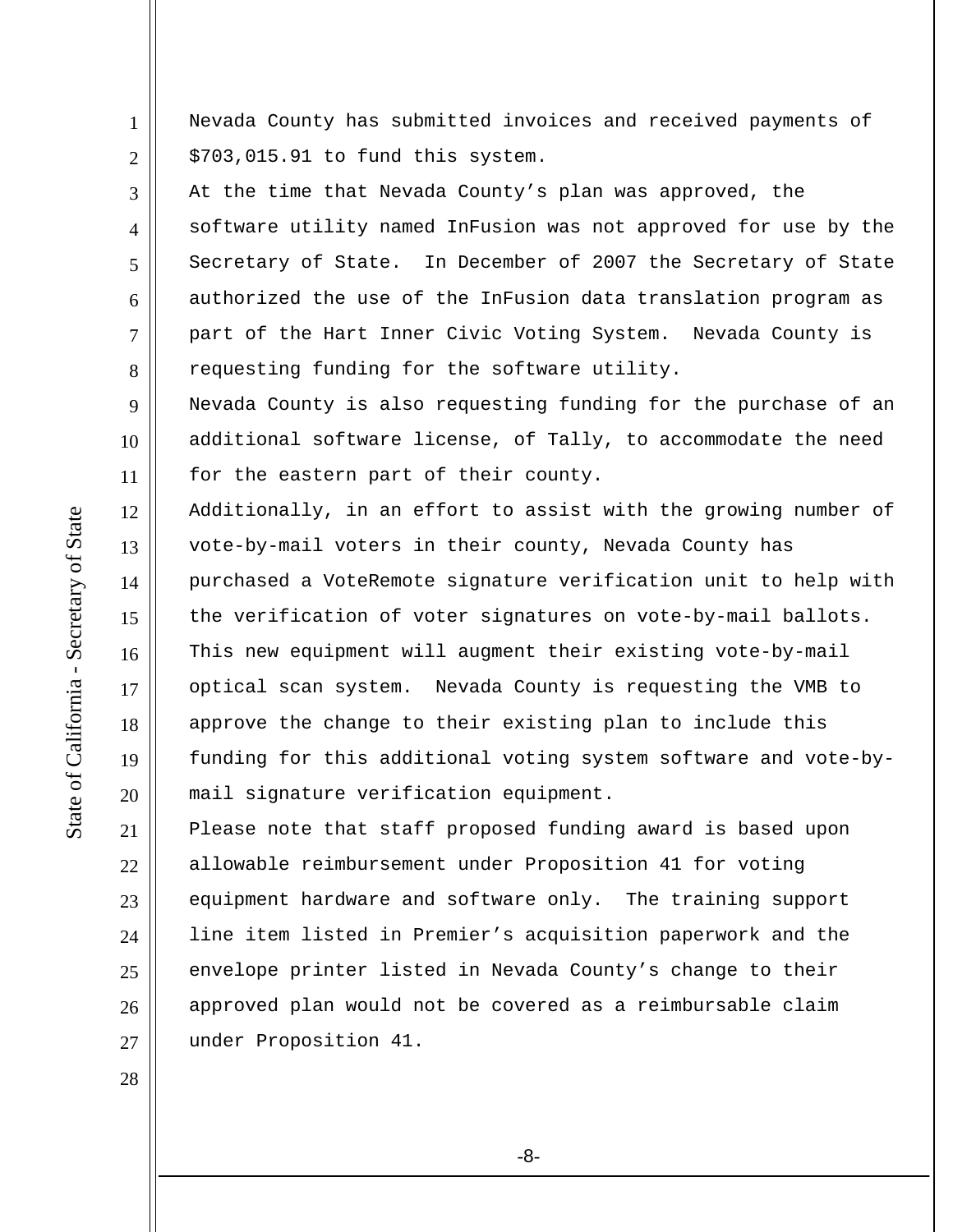1 2 3 4 5 6 7 8 9 10 11 12 13 14 15 16 17 18 19 20 21 22 23 24 25 26 27 28 It is our staff recommendation that Nevada County's change to their approved project documentation plan be approved and a new funding award be issued in the amount of \$743,603.41. We do have a representative here from Nevada. ACTING CHAIRPERSON KAUFMAN: Ok, and just to clarify for the record, the amount listed there, \$743,603.41 reflects the prior award that was approved in November plus the amounts that are being requested here because this is a change from the prior award letter that was issued essentially. JANA LEAN: Correct. ACTING CHAIRPERSON KAUFMAN: Correct. Ok, sir what is your name? GREGORY DIAZ: Gregory Diaz, County Clerk Recorder and Registrar, Nevada County. ACTING CHAIRPERSON KAUFMAN: Mr. Diaz, is there anything you would like to add and address the Board in support of the change to your project documentation plan? GREGORY DIAZ: Yes. Gregory Diaz, Nevada County Clerk Recorder-Registrar. Much of the explanation here, I think, is self-explanatory. I'd like to fill in a couple of gaps. The tally system for eastern county is actually located in Truckee. With the February election, I felt there were some safety concerns going over the hill on a nice cold February night, so this is something that has really helped and helped the speed of returns as well as satisfying some of my safety concerns. The VoteRemote, I'd like to take every opportunity I can, and I have, including writing a letter to the Secretary of State, but we're up to close to 55% now with our vote-by-mail voters. I

State of California - Secretary of State State of California - Secretary of State

-9-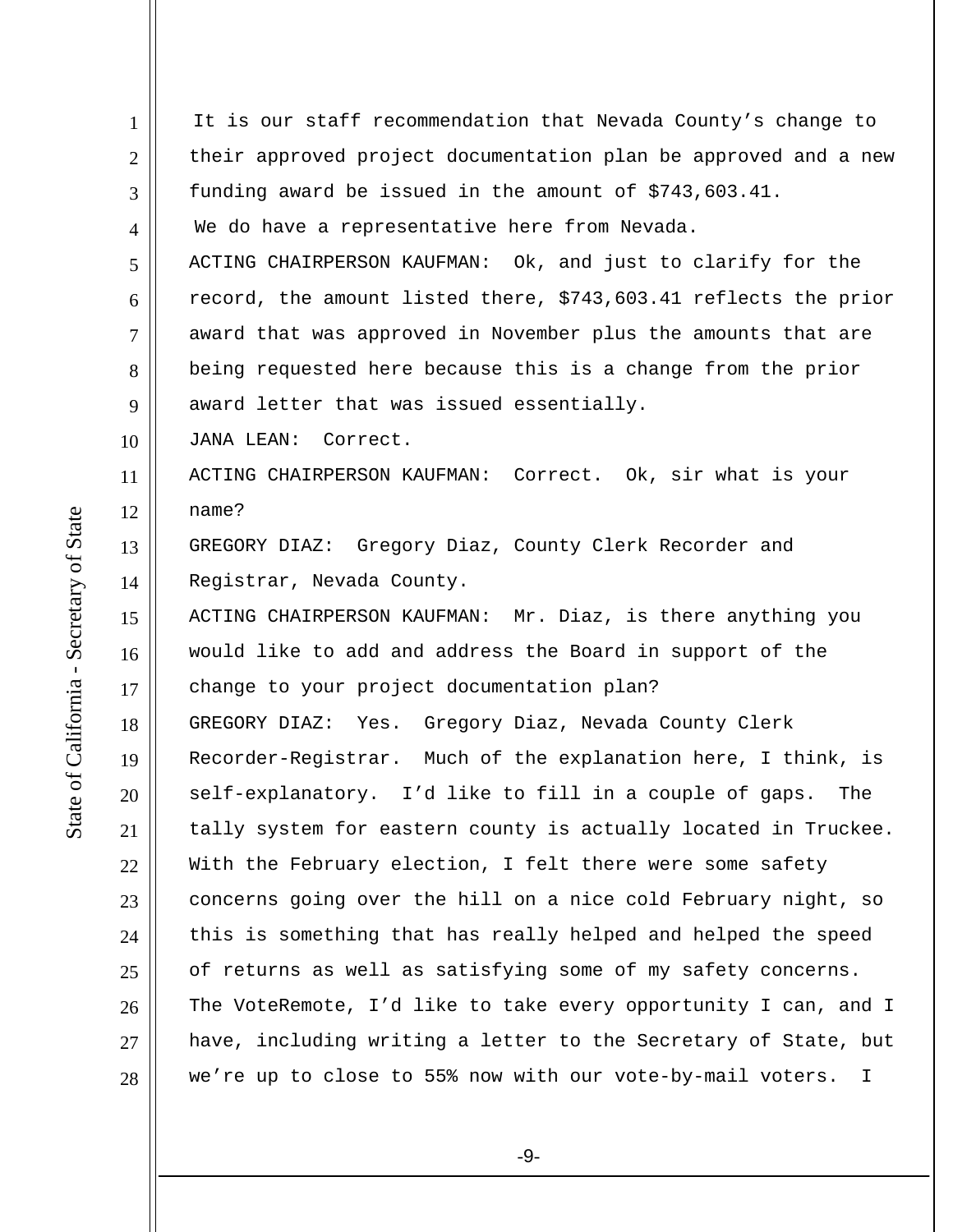| $\mathbf{1}$   | anticipate we're going to be close to 60% in November for vote- |
|----------------|-----------------------------------------------------------------|
| $\overline{2}$ | by-mail. Any legislation that comes about, I'd like Nevada      |
| 3              | County to be considered as a pilot county to be a vote-by-mail  |
| 4              | county. It makes a lot of sense in a lot of ways. So, just      |
| 5              | filling in the gaps, this is real important to us. If we get    |
| 6              | close to 60%, the VoteRemote Unit probably takes the place of   |
| $\overline{7}$ | maybe five full-time employees in terms of signature            |
| 8              | verification so it's really a true time saver. And I'd like to  |
| 9              | entertain any questions.                                        |
| 10             | ACTING CHAIRPERSON KAUFMAN: Thank you. Mr. Bustamante, any      |
| 11             | questions?                                                      |
| 12             | MICHAEL BUSTAMANTE: Not for me.                                 |
| 13             | ACTING CHAIRPERSON KAUFMAN: Gentlemen on the phone, questions   |
| 14             | for Mr. Diaz?                                                   |
| 15             | JOHN PÉREZ: No thank you.                                       |
| 16             | TAL FINNEY:<br>No thank you.                                    |
| 17             | ACTING CHAIRPERSON KAUFMAN: With that, do we have a motion to   |
| 18             | approve the change in the project documentation plan?           |
| 19             | JOHN PÉREZ: So moved.                                           |
| 20             | John Pérez moves.<br>ACTING CHAIRPERSON KAUFMAN:                |
| 21             | TAL FINNEY: I'll second.                                        |
| 22             | ACTING CHAIRPERSON KAUFMAN: Tie goes to                         |
| 23             | MICHAEL BUSTAMANTE: Mr. Finney.                                 |
| 24             | ACTING CHAIRPERSON KAUFMAN: Mr. Finney, since he's not here     |
| 25             | today. Katherine, do you want to take the roll?                 |
| 26             | KATHERINE MONTGOMERY: John Pérez?                               |
| 27             | JOHN PÉREZ: Aye.                                                |
| 28             | KATHERINE MONTGOMERY: Stephen Kaufman?                          |
|                |                                                                 |
|                |                                                                 |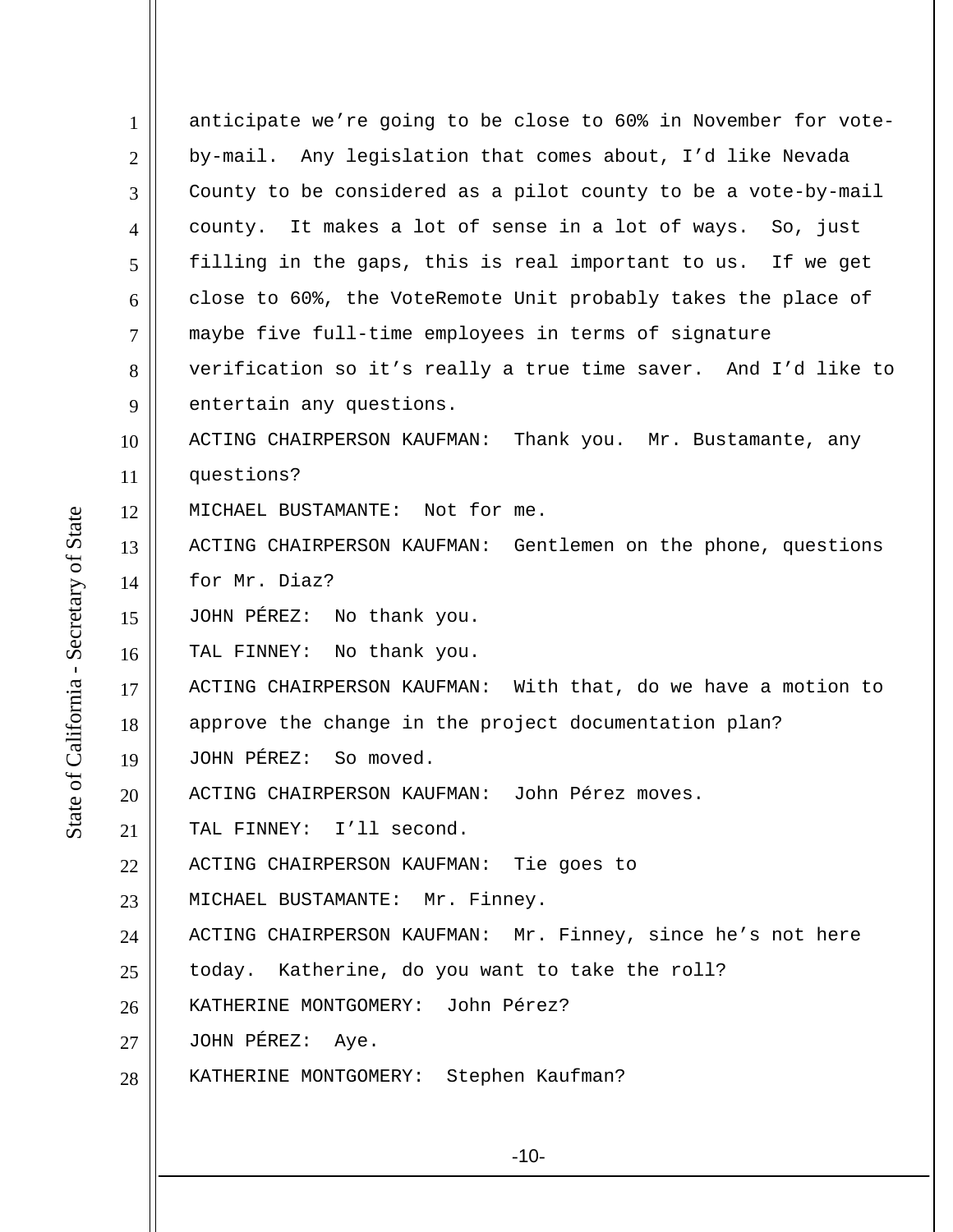1 2 3 4 5 6 7 8 9 10 11 12 13 14 STEPHEN KAUFMAN: Aye. KATHERINE MONTGOMERY: Michael Bustamante? MICHAEL BUSTAMANTE: Aye. KATHERINE MONTGOMERY: Tal Finney? TAL FINNEY: Aye. ACTING CHAIRPERSON KAUFMAN: Ok, congratulations Mr. Diaz. Thank you. Ok, we don't have anything formal on the agenda but I wanted to ask Jana if you could at least give us a snapshot of the next six months or so, take us through the end of the year in terms of what we anticipate. JANA LEAN: Ok, I… ACTING CHAIRPERSON KAUFMAN: I mean before this Board or in your office that we might have to consider given that our meetings are few and far between these days.

JANA LEAN: The next meeting is tentatively scheduled for November 12 in Los Angeles. I have got word from a few counties that they may be interested in submitting a plan, but it's kind of unlikely due to that's really close to the election so I will let you know if we need to hold that meeting in Los Angeles.

21 JOHN PÉREZ: Did I hear that as November 12?

22 23 JANA LEAN: That's correct. That's the next regularly scheduled meeting.

24 ACTING CHAIRPERSON KAUFMAN: Ok.

25 26 27 28 JANA LEAN: I did want to let you know that the Pool Money Investment Board met today and they renewed our loan for \$92,370,000.00. That went with no problem. We do a renewal every year. Just wanted to give you status on that.

15

16

17

18

19

20

-11-